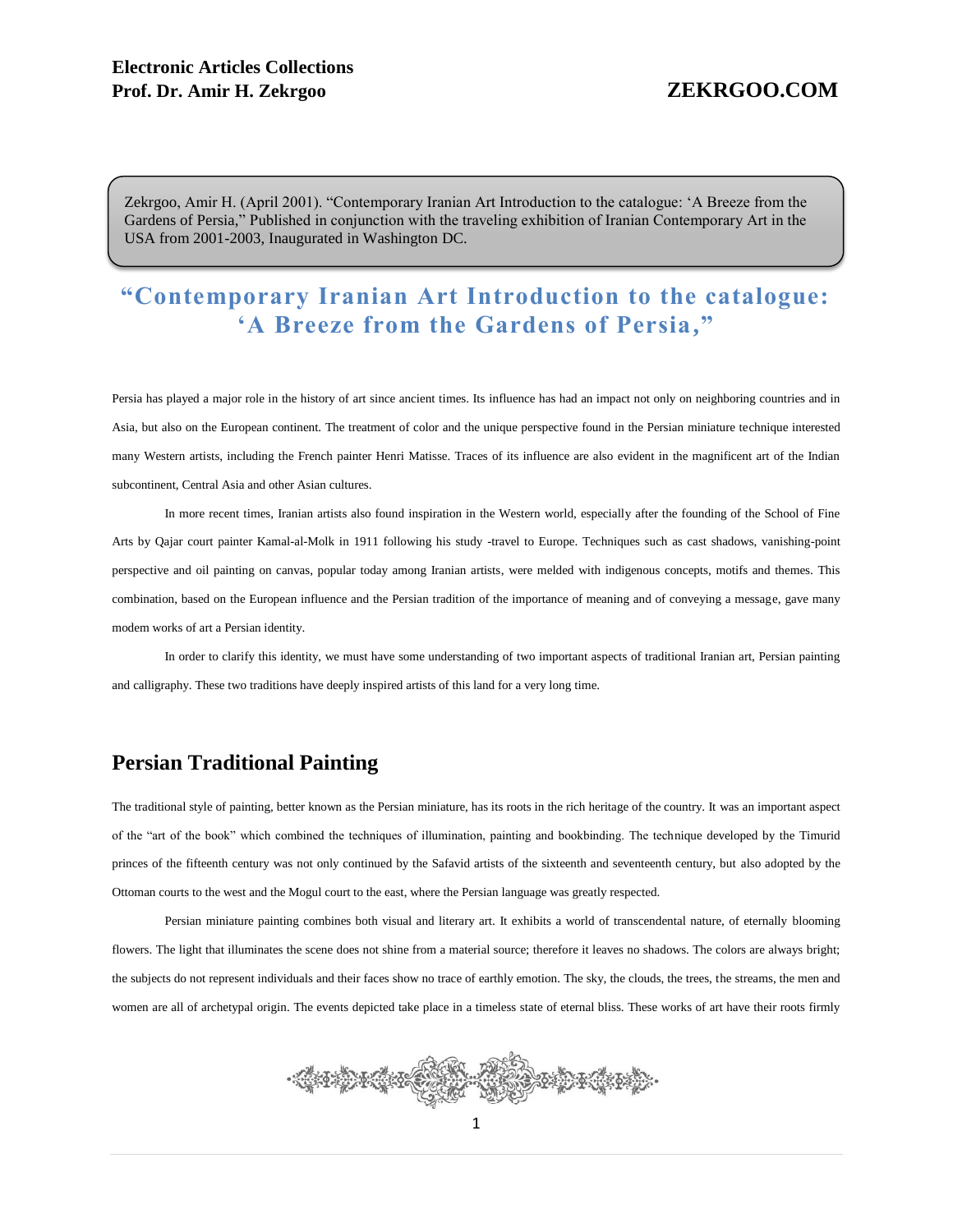## **Electronic Articles Collections Prof. Dr. Amir H. Zekrgoo ZEKRGOO.COM**

planted in the fertile soil of the rich and profound literature of Iran. They seem to be visual translations of a fundamental concept in Islamic mysticism, manifested in the following verse by the thirteenth century poet Rumi:

> *Every single part of the Universe Whispers to you secretly day and night. We listen, we see and we are conscious. But to you strangers to the secrets of existence, we are silent*.

In modem times, many artists have developed a more independent version of the traditional style. Although prose or poetry is now rarely written next to these paintings as it once was, the essence of literature continues to inspire the traditional Persian artist.

## **Calligraphic Art**

The art of Islamic calligraphy is considered to be the highest form of artistic expression in the Muslim world. This art, too, has its origin in literature, for it was revered as the vehicle for the Divine Word. Later, the profound mystic quality inherent in Persian literature provided further opportunity for letters to grow into ever more beautiful forms. Iranians have been credited with the invention of many styles of calligraphy, the most famous being *Nastaliq* and *Shekasteh.* These are still the most popular and widely used styles in Iran today. Calligrapher-artists have elevated them to an extremely refined art.

As artists became increasingly aware of the aesthetic quality of calligraphy and of the endless compositions that they could create using it, they began to look at written words as mere forms, not necessarily conveying any particular meaning. The Shekasteh (literally, broken) style easily and successfully moved towards abstraction, allowing the representation of their own feelings and emotions. The creation of new compositions, rhythms and movements became more and more important; the size of the letters increased, color and paint were adapted and calligraphy entered a new stage called *Khat Naghashi* (calligraphic painting). Many canvases have been created during the past two decades using calligraphic elements as pictorial motifs, thus bringing the art of Islamic calligraphy to new heights. The viewer will see examples of this trend in *A Breeze from the Gardens of Persia.*

## **What is Contemporary Art?**

The term "contemporary" can be ambiguous, but is commonly defined as "living or occurring at the same time" or "belonging to the same age". An artist who produces a work in the same manner as did generations of his ancestors is traditional. Does he belong to the same "age" as another artist whose art has nothing to do with his tradition or his lifestyle?